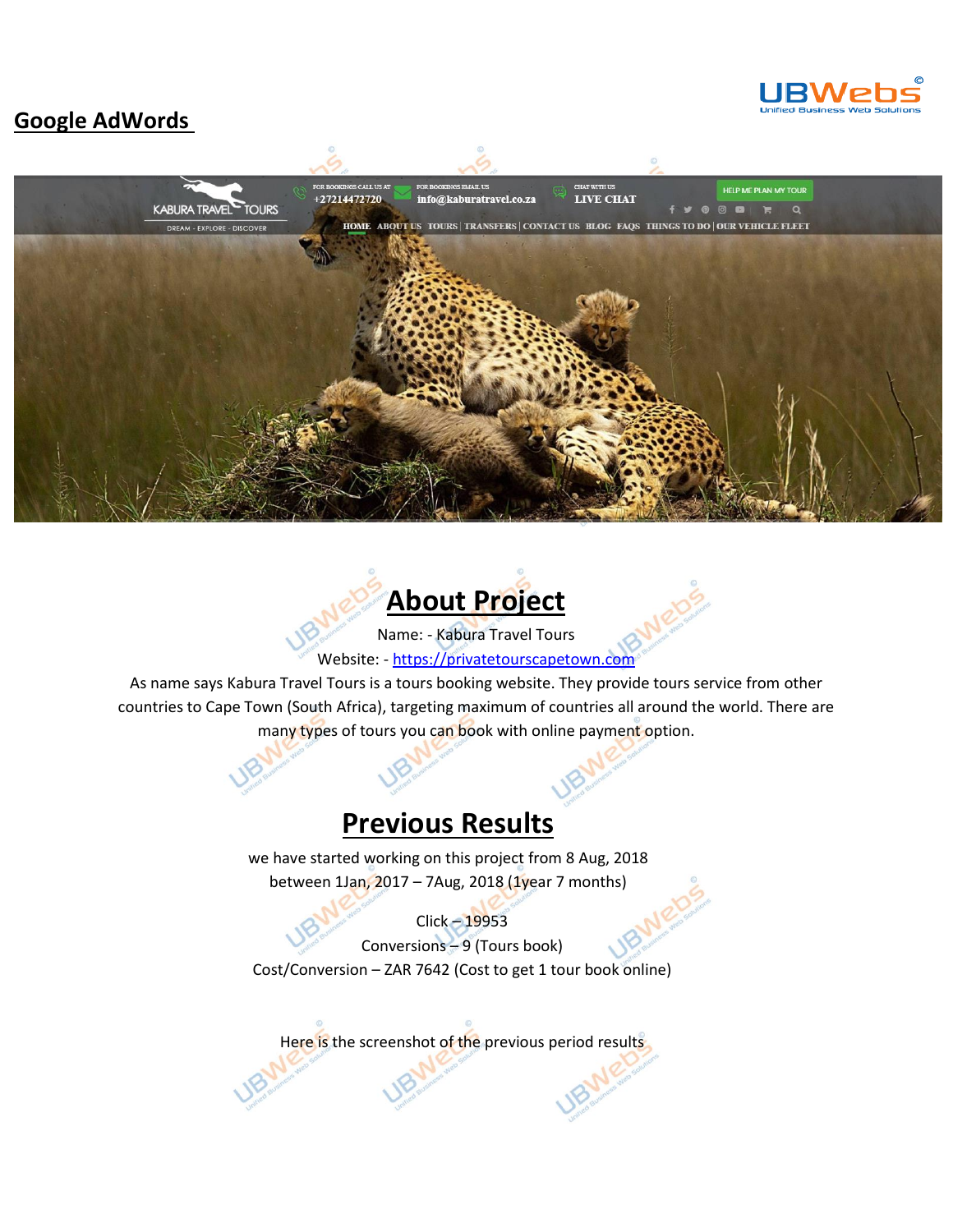

### **Google AdWords**



## **Challenge**

Every tour have a different price according to its service & facility, minimum to maximum price of tours are in between ZAR 1800 – ZAR 75600 (\$121 - \$5093) and average/most tours price is around ZAR 9000.

- 1. Client needs to get every tour book in under ZAR 600.
	- 2. Increase conversions
	- 3. To manage cost/click as low as possible

# **Our Strategy**

1. To use only relevant keywords

- 2. Create different/update existing campaigns according to services and keywords
	- 3. Targeting ads according to keywords (relevancy)

4. Ad-scheduling to run ads at best time

5. Targeting users according to location, Age, Income, Interest, Topic etc.

6. Updating bid-adjustments

- 7. Creating multiple ads and doing A/B testing
- 8. Update bidding amount of each & every keyword to get possible number of clicks in less amount

URWEDS UBMEDE **UBMetas**